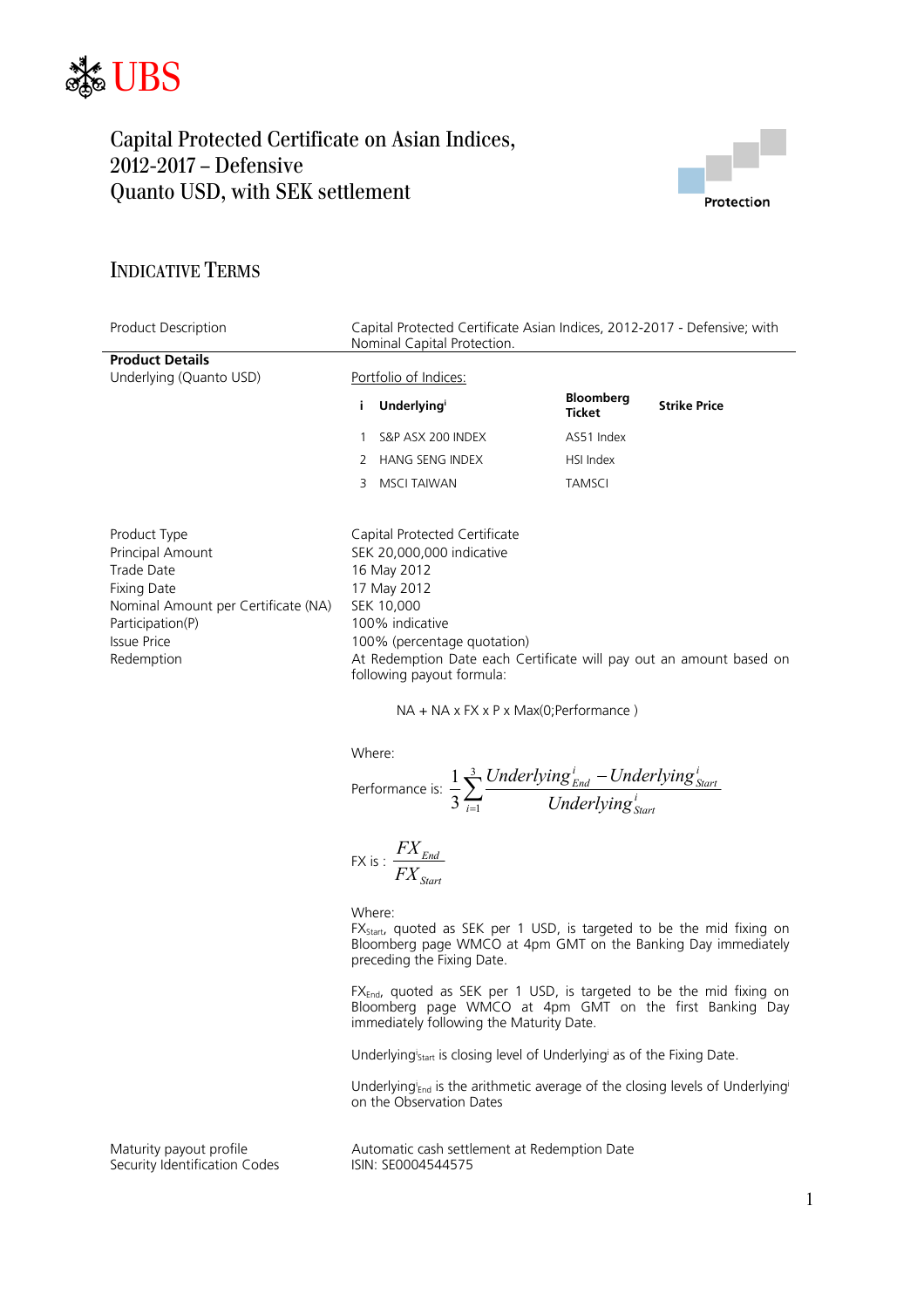



## INDICATIVE TERMS

| Listing<br>Type of offering:<br><b>Dates</b>      | WKN: UB6D7G<br>Valor: 18167713<br>Listing will be applied for; however no guarantee is given that this will be<br>successful. Exchange: NASDAQ OMX Stockholm AB<br>Public Offering                                                                                                                                                                                                                                                                                                                                                                                                                                                           |
|---------------------------------------------------|----------------------------------------------------------------------------------------------------------------------------------------------------------------------------------------------------------------------------------------------------------------------------------------------------------------------------------------------------------------------------------------------------------------------------------------------------------------------------------------------------------------------------------------------------------------------------------------------------------------------------------------------|
| Subscription Period                               | 2 April 2012 until and including 11 May 2012 (17:30 Stockholm time)                                                                                                                                                                                                                                                                                                                                                                                                                                                                                                                                                                          |
| Issue Date                                        | 31 May 2012                                                                                                                                                                                                                                                                                                                                                                                                                                                                                                                                                                                                                                  |
| <b>Fixing Date</b>                                | 17 May 2012                                                                                                                                                                                                                                                                                                                                                                                                                                                                                                                                                                                                                                  |
| Payment Date                                      | 31 May 2012                                                                                                                                                                                                                                                                                                                                                                                                                                                                                                                                                                                                                                  |
| <b>Observation Dates</b>                          | The 17 <sup>th</sup> calendar day of every month from and including 17 May 2016<br>up to and including 17 May 2017 (13 Observation Dates in total). If such<br>day is not an Underlying Calculation Date for any Underlying, the<br>immediately succeeding Underlying Calculation Date for the affected<br>Underlying is deemed to be the relevant Observation Date. If no<br>Underlying Calculation Date has occurred within eight, in the Calculation<br>Agent's assessment, customary trading days the eighth customary<br>trading day from the Observation Date shall be deemed the new<br>Observation Date for the affected Underlying. |
| Maturity Date (Final Observation                  |                                                                                                                                                                                                                                                                                                                                                                                                                                                                                                                                                                                                                                              |
| Date)                                             | 17 May 2017                                                                                                                                                                                                                                                                                                                                                                                                                                                                                                                                                                                                                                  |
| Redemption Date<br><b>Business Day Convention</b> | 10 Banking Days after the Maturity Date (2 June 2017)<br>"Banking Day" means London, New York, Frankfurt and Stockholm<br>business days.                                                                                                                                                                                                                                                                                                                                                                                                                                                                                                     |
| <b>General Information</b>                        |                                                                                                                                                                                                                                                                                                                                                                                                                                                                                                                                                                                                                                              |
| <b>Issuer</b>                                     | UBS AG, Jersey Branch                                                                                                                                                                                                                                                                                                                                                                                                                                                                                                                                                                                                                        |
| Rating                                            | Aa3/A/A                                                                                                                                                                                                                                                                                                                                                                                                                                                                                                                                                                                                                                      |
| Lead Manager                                      | UBS Limited, London                                                                                                                                                                                                                                                                                                                                                                                                                                                                                                                                                                                                                          |
| Trading                                           | TBC.                                                                                                                                                                                                                                                                                                                                                                                                                                                                                                                                                                                                                                         |

Public Offer<br>Governing Law Sweden<br>German Law Governing Law<br>Contact person UBS

Sales Restrictions **Example 20** U.S.A: U.S Persons / U.K. Clearing Euroclear Sweden AB Mårten Grebäck 0046 8 453 73 95 Carl Fredrik Pollack 0046 8 453 73 18

#### **This product does not represent a participation in any of the collective investment schemes pursuant to Art. 7 ss of the Swiss Federal Act on Collective Investment Schemes (CISA) and thus is not subject to the supervision of the Swiss Financial Market Supervisory Authority (FINMA). Therefore, investors in this product are not eligible for the specific investor protection under the CISA.**

The Product is not sponsored, endorsed, sold or promoted by Standard & Poor's, a division of The McGraw-Hill Companies, Inc. ("S&P") or the Australian Securities Exchange ("ASX"). S&P and ASX make no representation, condition or warranty, express or implied, to the owners of the Product or any member of the public regarding the advisability of investing in securities generally or in the Product particularly or the ability of the S&P/ASX 200 Index to track general stock market performance. S&P's only relationship to the Licensee is the licensing of certain trademarks and trade names of S&P and the S&P/ASX 200 Index, which is determined, composed and calculated by S&P without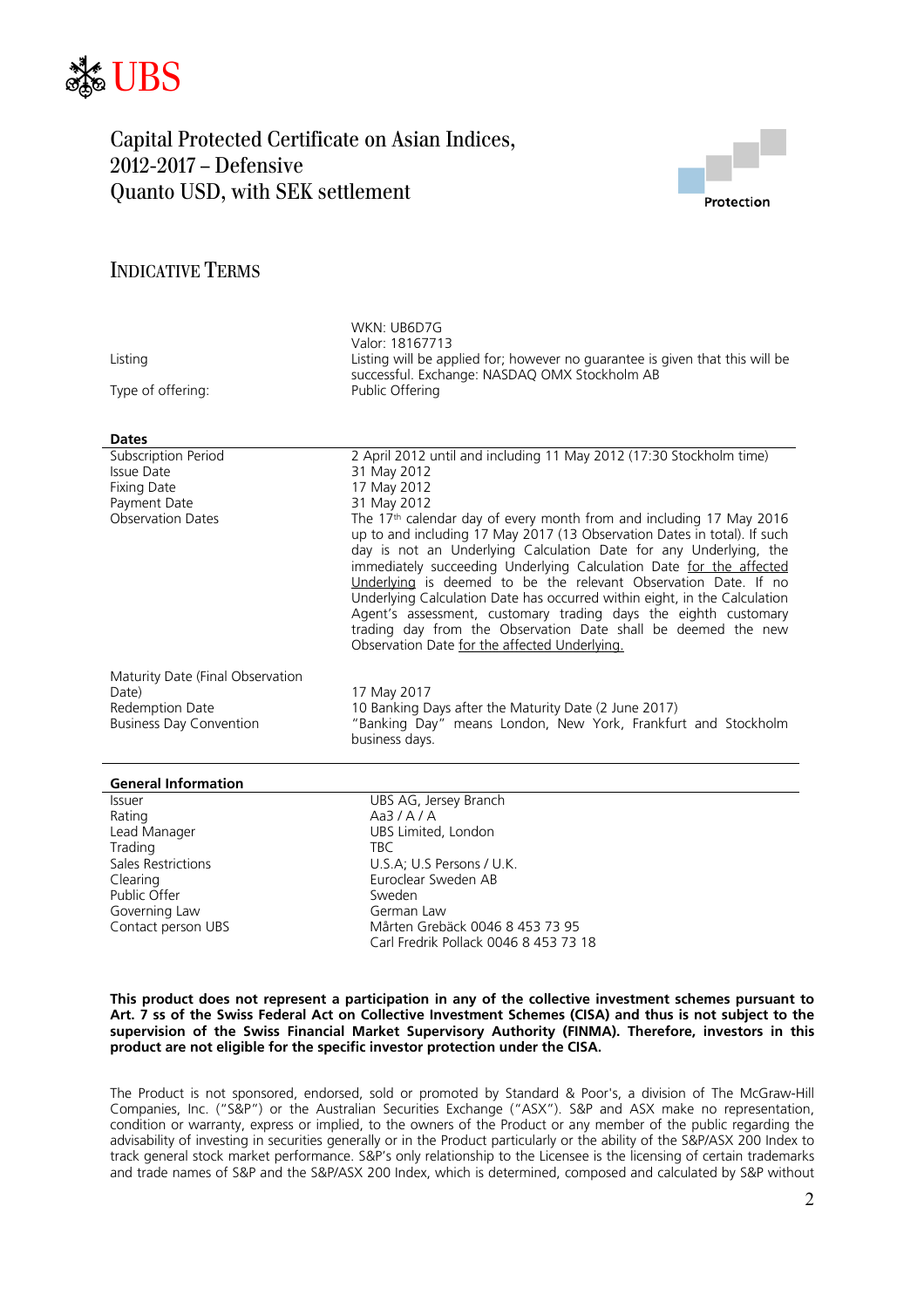



## INDICATIVE TERMS

regard to the Licensee or the Product. S&P has no obligation to take the needs of the Licensee or the owners of the Product into consideration in determining, composing or calculating the S&P/ASX 200 Index. S&P is not responsible for and have not participated in the determination of the timing of, prices at, or quantities of the Product to be issued or in the determination or calculation of the equation by which the Product is to be converted into cash. S&P and ASX have no obligation or liability in connection with the administration, marketing or trading of the Product.

S&P SHALL OBTAIN INFORMATION FOR INCLUSION IN OR FOR USE IN THE CALCULATION OF THE S&P INDEXES FROM SOURCES THAT S&P CONSIDERS RELIABLE, BUT S&P ACCEPTS NO RESPONSIBILITY FOR, AND SHALL HAVE NO LIABILITY FOR, ANY ERRORS, OMISSIONS OR INTERRUPTIONS THEREIN. S&P AND ASX DO NOT GUARANTEE THE ACCURACY AND/OR THE COMPLETENESS OF THE S&P INDEXES OR ANY DATA INCLUDED THEREIN. S&P AND ASX MAKE NO WARRANTY, EXPRESS OR IMPLIED, AS TO THE RESULTS TO BE OBTAINED BY ANY PERSON OR ENTITY FROM THE USE OF THE S&P INDEXES OR ANY DATA INCLUDED THEREIN. S&P AND ASX MAKE NO EXPRESS OR IMPLIED WARRANTIES AND EXPRESSLY DISCLAIM ALL CONDITIONS AND WARRANTIES IMPLIED BY STATUTE, GENERAL LAW OR CUSTOM WITH RESPECT TO THE S&P INDEXES OR ANY DATA INCLUDED THEREIN EXCEPT ANY IMPLIED CONDITION OR WARRANTY THE EXCLUSION OF WHICH WOULD CONTRAVENE ANY STATUTE OR CAUSE ANY PART OF THIS SECTION TO BE VOID.

The Hang Seng Index (the "**Index(es)**") is/are published and compiled by Hang Seng Indexes Company Limited pursuant to a licence from Hang Seng Data Services Limited. The mark(s) and name(s) Hang Seng Index are proprietary to Hang Seng Data Services Limited. Hang Seng Indexes Company Limited and Hang Seng Data Services Limited have agreed to the use of, and reference to, the Index(es) by UBS AG in connection with UBS Capital Protected Certificates (the "**Product**"), **BUT NEITHER HANG SENG INDEXES COMPANY LIMITED NOR HANG SENG DATA SERVICES LIMITED WARRANTS OR REPRESENTS OR GUARANTEES TO ANY BROKER OR HOLDER OF THE PRODUCT OR ANY OTHER PERSON (i) THE ACCURACY OR COMPLETENESS OF ANY OF THE INDEX(ES) AND ITS COMPUTATION OR ANY INFORMATION RELATED THERETO; OR (ii) THE FITNESS OR SUITABILITY FOR ANY PURPOSE OF ANY OF THE INDEX(ES) OR ANY COMPONENT OR DATA COMPRISED IN IT; OR (iii) THE RESULTS WHICH MAY BE OBTAINED BY ANY PERSON FROM THE USE OF ANY OF THE INDEX(ES) OR ANY COMPONENT OR DATA COMPRISED IN IT FOR ANY PURPOSE, AND NO WARRANTY OR REPRESENTATION OR GUARANTEE OF ANY KIND WHATSOEVER RELATING TO ANY OF THE INDEX(ES) IS GIVEN OR MAY BE IMPLIED.** The process and basis of computation and compilation of any of the Index(es) and any of the related formula or formulae, constituent stocks and factors may at any time be changed or altered by Hang Seng Indexes Company Limited without notice. **TO THE EXTENT PERMITTED BY APPLICABLE LAW, NO RESPONSIBILITY OR LIABILITY IS ACCEPTED BY HANG SENG INDEXES COMPANY LIMITED OR HANG SENG DATA SERVICES LIMITED (i) IN RESPECT OF THE USE OF AND/OR REFERENCE TO ANY OF THE INDEX(ES) BY UBS AG IN CONNECTION WITH THE PRODUCT; OR (ii) FOR ANY INACCURACIES, OMISSIONS, MISTAKES OR ERRORS OF HANG SENG INDEXES COMPANY LIMITED IN THE COMPUTATION OF ANY OF THE INDEX(ES); OR (iii) FOR ANY INACCURACIES, OMISSIONS, MISTAKES, ERRORS OR INCOMPLETENESS OF ANY INFORMATION USED IN CONNECTION WITH THE COMPUTATION OF ANY OF THE INDEX(ES) WHICH IS SUPPLIED BY ANY OTHER PERSON; OR (iv) FOR ANY ECONOMIC OR OTHER LOSS WHICH MAY BE DIRECTLY OR INDIRECTLY SUSTAINED BY ANY BROKER OR HOLDER OF THE PRODUCT OR ANY OTHER PERSON DEALING WITH THE PRODUCT AS A RESULT OF ANY OF THE AFORESAID, AND NO CLAIMS, ACTIONS OR LEGAL PROCEEDINGS MAY BE BROUGHT AGAINST HANG SENG INDEXES COMPANY LIMITED AND/OR HANG SENG DATA SERVICES LIMITED** in connection with the Product in any manner whatsoever by any broker, holder or other person dealing with the Product. Any broker, holder or other person dealing with the Product does so therefore in full knowledge of this disclaimer and can place no reliance whatsoever on Hang Seng Indexes Company Limited and Hang Seng Data Services Limited. For the avoidance of doubt, this disclaimer does not create any contractual or quasi-contractual relationship between any broker, holder or other person and Hang Seng Indexes Company Limited and/or Hang Seng Data Services Limited and must not be construed to have created such relationship.

THIS FINANCIAL PRODUCT IS NOT SPONSORED, ENDORSED, SOLD OR PROMOTED BY MSCI INC. ("MSCI"), ANY AFFILIATE OF MSCI OR ANY OTHER PARTY INVOLVED IN, OR RELATED TO, MAKING OR COMPILING ANY MSCI INDEX. THE MSCI INDEXES ARE THE EXCLUSIVE PROPERTY OF MSCI. MSCI AND THE MSCI INDEX NAMES ARE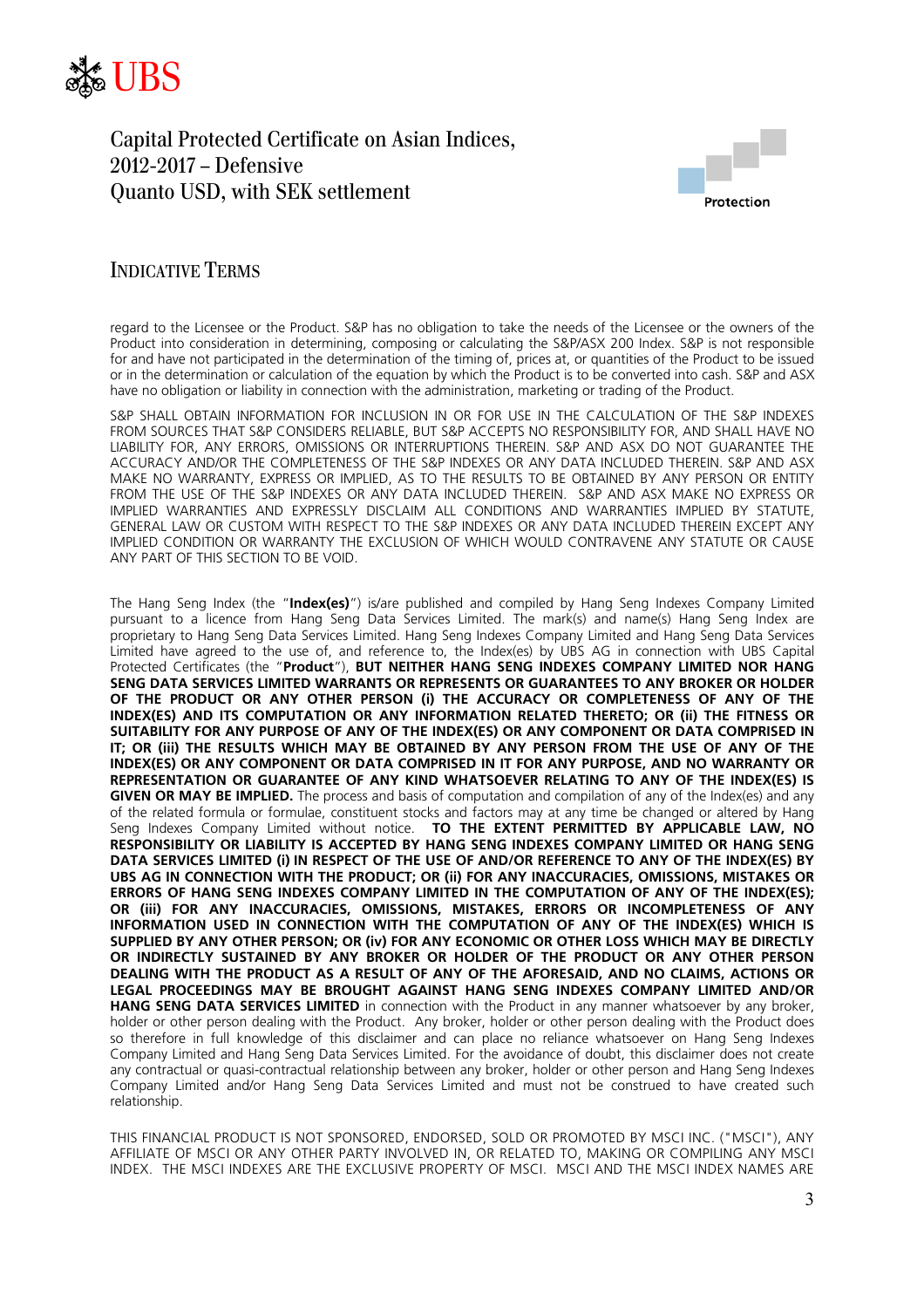



### INDICATIVE TERMS

SERVICE MARK(S) OF MSCI OR ITS AFFILIATES AND HAVE BEEN LICENSED FOR USE FOR CERTAIN PURPOSES BY LICENSEE. NEITHER MSCI, ANY OF ITS AFFILIATES NOR ANY OTHER PARTY INVOLVED IN, OR RELATED TO, MAKING OR COMPILING ANY MSCI INDEX MAKES ANY REPRESENTATION OR WARRANTY, EXPRESS OR IMPLIED, TO THE OWNERS OF THIS FINANCIAL PRODUCT OR ANY MEMBER OF THE PUBLIC REGARDING THE ADVISABILITY OF INVESTING IN FINANCIAL SECURITIES GENERALLY OR IN THIS FINANCIAL PRODUCT PARTICULARLY OR THE ABILITY OF ANY MSCI INDEX TO TRACK CORRESPONDING STOCK MARKET PERFORMANCE. MSCI OR ITS AFFILIATES ARE THE LICENSORS OF CERTAIN TRADEMARKS, SERVICE MARKS AND TRADE NAMES AND OF THE MSCI INDEXES WHICH ARE DETERMINED, COMPOSED AND CALCULATED BY MSCI WITHOUT REGARD TO THIS FINANCIAL PRODUCT OR THE ISSUER OR OWNER OF THIS FINANCIAL PRODUCT. NEITHER MSCI, ANY OF ITS AFFILIATES NOR ANY OTHER PARTY INVOLVED IN, OR RELATED TO, MAKING OR COMPILING ANY MSCI INDEX HAS ANY OBLIGATION TO TAKE THE NEEDS OF THE ISSUERS OR OWNERS OF THIS FINANCIAL PRODUCT INTO CONSIDERATION IN DETERMINING, COMPOSING OR CALCULATING THE MSCI INDEXES. NEITHER MSCI, ITS AFFILIATES NOR ANY OTHER PARTY INVOLVED IN, OR RELATED TO, MAKING OR COMPILING ANY MSCI INDEX IS RESPONSIBLE FOR OR HAS PARTICIPATED IN THE DETERMINATION OF THE TIMING OF, PRICES AT, OR QUANTITIES OF THIS FINANCIAL PRODUCT TO BE ISSUED OR IN THE DETERMINATION OR CALCULATION OF THE EQUATION BY WHICH THIS FINANCIAL PRODUCT IS REDEEMABLE FOR CASH. NEITHER MSCI, ANY OF ITS AFFILIATES NOR ANY OTHER PARTY INVOLVED IN, OR RELATED TO, THE MAKING OR COMPILING ANY MSCI INDEX HAS ANY OBLIGATION OR LIABILITY TO THE OWNERS OF THIS FINANCIAL PRODUCT IN CONNECTION WITH THE ADMINISTRATION, MARKETING OR OFFERING OF THIS FINANCIAL PRODUCT.

 ALTHOUGH MSCI SHALL OBTAIN INFORMATION FOR INCLUSION IN OR FOR USE IN THE CALCULATION OF THE MSCI INDEXES FROM SOURCES WHICH MSCI CONSIDERS RELIABLE, NEITHER MSCI, ANY OF ITS AFFILIATES NOR ANY OTHER PARTY INVOLVED IN, OR RELATED TO MAKING OR COMPILING ANY MSCI INDEX WARRANTS OR GUARANTEES THE ORIGINALITY, ACCURACY AND/OR THE COMPLETENESS OF ANY MSCI INDEX OR ANY DATA INCLUDED THEREIN. NEITHER MSCI, ANY OF ITS AFFILIATES NOR ANY OTHER PARTY INVOLVED IN, OR RELATED TO, MAKING OR COMPILING ANY MSCI INDEX MAKES ANY WARRANTY, EXPRESS OR IMPLIED, AS TO RESULTS TO BE OBTAINED BY LICENSEE, LICENSEE'S CUSTOMERS OR COUNTERPARTIES, ISSUERS OF THE FINANCIAL SECURITIES, OWNERS OF THE FINANCIAL SECURITIES, OR ANY OTHER PERSON OR ENTITY, FROM THE USE OF ANY MSCI INDEX OR ANY DATA INCLUDED THEREIN IN CONNECTION WITH THE RIGHTS LICENSED HEREUNDER OR FOR ANY OTHER USE. NEITHER MSCI, ANY OF ITS AFFILIATES NOR ANY OTHER PARTY INVOLVED IN, OR RELATED TO, MAKING OR COMPILING ANY MSCI INDEX SHALL HAVE ANY LIABILITY FOR ANY ERRORS, OMISSIONS OR INTERRUPTIONS OF OR IN CONNECTION WITH ANY MSCI INDEX OR ANY DATA INCLUDED THEREIN. FURTHER, NEITHER MSCI, ANY OF ITS AFFILIATES NOR ANY OTHER PARTY INVOLVED IN, OR RELATED TO, MAKING OR COMPILING ANY MSCI INDEX MAKES ANY EXPRESS OR IMPLIED WARRANTIES OF ANY KIND, AND MSCI, ANY OF ITS AFFILIATES AND ANY OTHER PARTY INVOLVED IN, OR RELATED TO MAKING OR COMPILING ANY MSCI INDEX HEREBY EXPRESSLY DISCLAIM ALL WARRANTIES OF MERCHANTABILITY OR FITNESS FOR A PARTICULAR PURPOSE, WITH RESPECT TO ANY MSCI INDEX AND ANY DATA INCLUDED THEREIN. WITHOUT LIMITING ANY OF THE FOREGOING, IN NO EVENT SHALL MSCI, ANY OF ITS AFFILIATES OR ANY OTHER PARTY INVOLVED IN, OR RELATED TO, MAKING OR COMPILING ANY MSCI INDEX HAVE ANY LIABILITY FOR ANY DIRECT, INDIRECT, SPECIAL, PUNITIVE, CONSEQUENTIAL OR ANY OTHER DAMAGES (INCLUDING LOST PROFITS) EVEN IF NOTIFIED OF THE POSSIBILITY OF SUCH DAMAGES.

No purchaser, seller or holder of this security, or any other person or entity, should use or refer to any MSCI trade name, trademark or service mark to sponsor, endorse, market or promote this product without first contacting MSCI to determine whether MSCI's permission is required. Under no circumstances may any person or entity claim any affiliation with MSCI without the prior written permission of MSCI.

#### **Selling Restrictions**

**Any Products purchased by any person for resale may not be offered in any jurisdiction in circumstances which would result in the Issuer being obliged to register any further documentation relating to this Product in such jurisdiction.**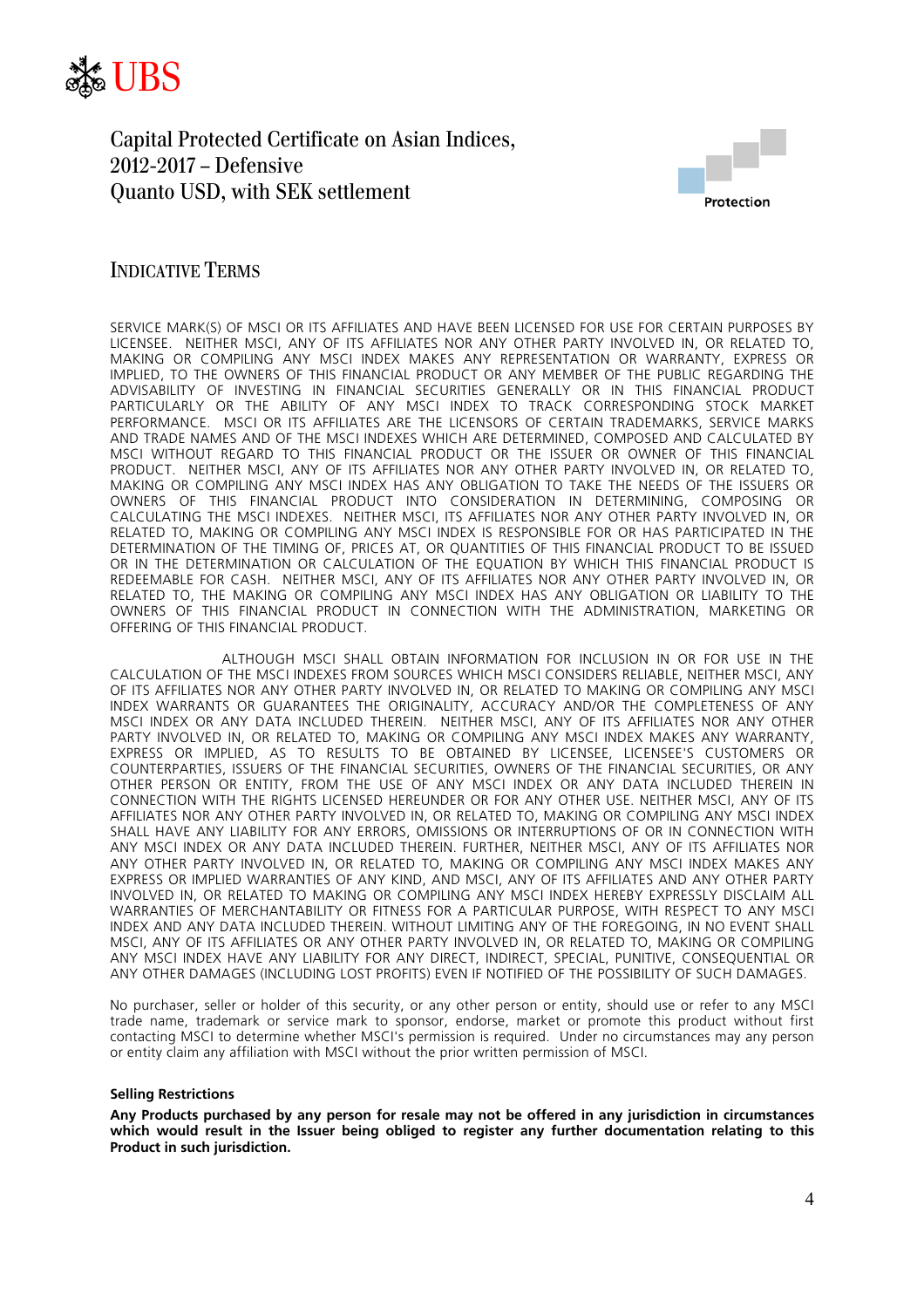



### INDICATIVE TERMS

#### **The restrictions listed below must not be taken as definitive guidance as to whether this Product can be sold in a jurisdiction. Additional restrictions on offering, selling or holding of this Product may apply in other jurisdictions. Investors in this Product should seek specific advice before on-selling this Product.**

**Europe** - Any public offer of this Product within an EEA jurisdiction (EU member states plus Norway, Iceland and Liechtenstein) shall only be possible if compliant with the requirements of the EUPD and with the law of that iurisdiction.

If the prospectus either does not qualify as a prospectus published in accordance with the requirements of the EUPD or is not filed with or notified to the relevant Financial Supervisory Authority, this Product may not be offered or sold in EEA jurisdictions other than 1) in minimum denominations of, or total consideration per investor of at least, EUR 50,000 (or equivalent in other currencies), provided that the offer is only being made in one or more EEA jurisdiction that will not, before the end of the offer period for the Securities, have implemented the provision under the Directive 2010/73/EU (the "PD Amending Directive") that increases this minimum denomination (or total consideration per investor) to EUR 100,000; or 2) only to Qualified Investors; and/or (aggregated for all distributors) to less than 100 or, if the relevant EEA jurisdiction has implemented the relevant provision of the 2010 PD Amending Directive, 150 natural or legal persons that are not Qualified Investors per EEA jurisdiction. "Qualified Investors" are persons or entities as defined in the Prospectus Directive.

For information on public offering in EEA jurisdictions please see under section "General Information" above.

**Hong Kong** – Each purchaser has represented and agreed that it has not issued or had in its possession for the purposes of issue, and will not issue or have in its possession for the purposes of issue, whether in Hong Kong or elsewhere, any advertisement, invitation or document relating to the Products, which is directed at, or the contents of which are likely to be accessed or read by, the public of Hong Kong (except if permitted to do so under the securities laws of Hong Kong) other than with respect to Products which are or are intended to be disposed of only to persons outside Hong Kong or only to "professional investors" as defined in the Securities and Futures Ordinance (Cap. 571) of Hong Kong and any rules made under that Ordinance.

#### **The contents of this document have not been reviewed by any regulatory authority in Hong Kong. Investors are advised to exercise caution in relation to any offer. If an investor is in any doubt about any of the contents of this document, the investor should obtain independent professional advice.**

#### **This is a structured product which involves derivatives. Do not invest in it unless you fully understand and are willing to assume the risks associated with it.**

**Singapore** - This document has not been registered as a prospectus with the Monetary Authority of Singapore. Accordingly, this document and any other document or material in connection with the offer or sale, or invitation for subscription or purchase, of this Product may not be circulated or distributed, nor may this Product be offered or sold, or be made the subject of an invitation for subscription or purchase, whether directly or indirectly, to persons in Singapore other than (i) to an institutional investor under Section 274 of the Securities and Futures Act (Cap. 289) of Singapore ("SFA"), (ii) to a relevant person pursuant to Section 275(1), or any person pursuant to Section 275(1A) of the SFA, and in accordance with the conditions specified in Section 275, of the SFA or (iii) otherwise pursuant to, and in accordance with the conditions of, any other applicable provision of the SFA.

Where this Product is subscribed or purchased under Section 275 of the SFA by a relevant person which is:

- (a) a corporation (which is not an accredited investor (as defined in Section 4A of the SFA)) the sole business of which is to hold investments and the entire share capital of which is owned by one or more individuals, each of whom is an accredited investor; or
- (b) a trust (where the trustee is not an accredited investor) whose sole purpose is to hold investments and each beneficiary of the trust is an individual who is an accredited investor,

securities (as defined in Section 239(1) of the SFA) of that corporation or the beneficiaries' rights and interest (howsoever described) in that trust shall not be transferred within six months after that corporation or that trust has acquired the securities pursuant of an offer made under Section 275 of the SFA except: